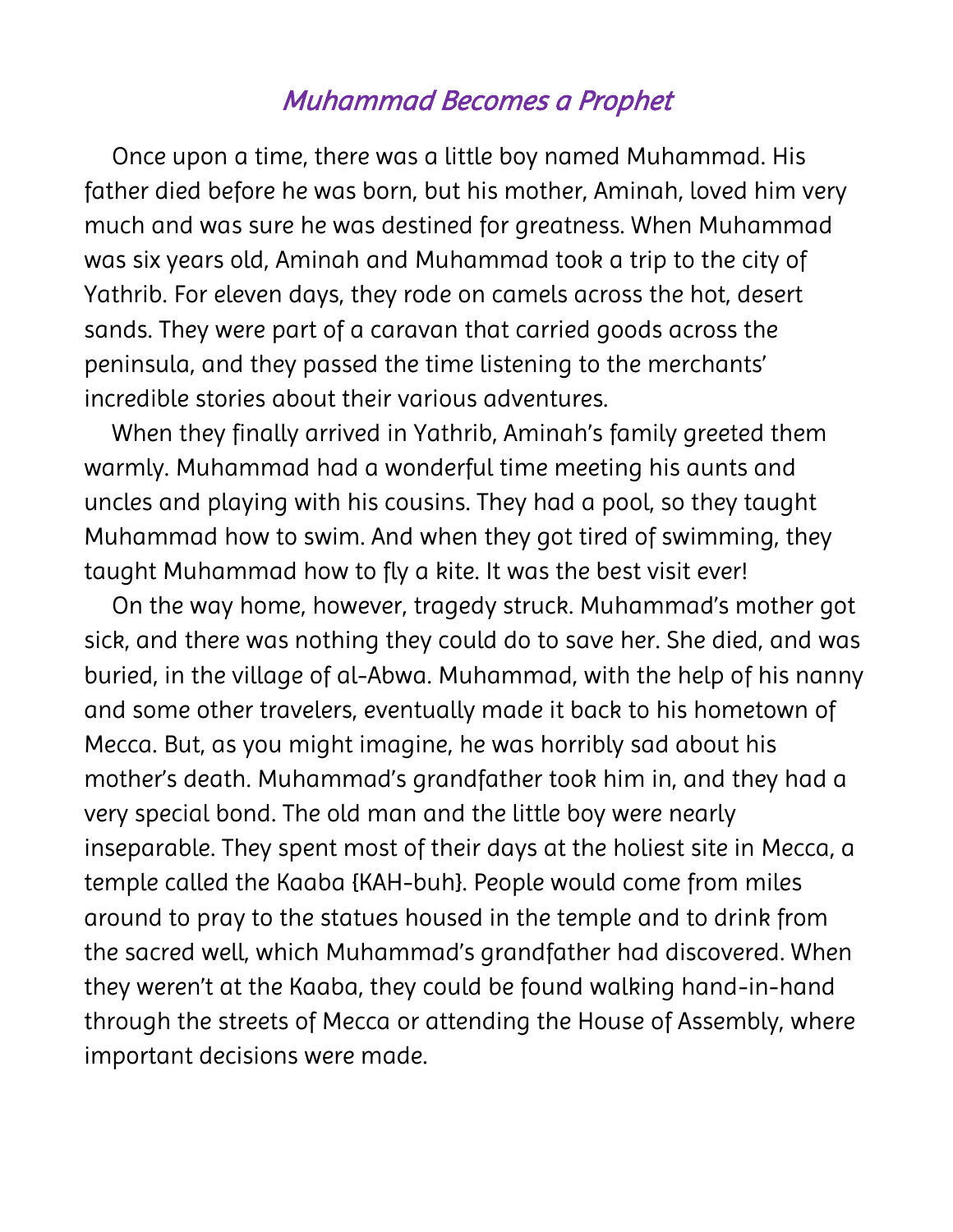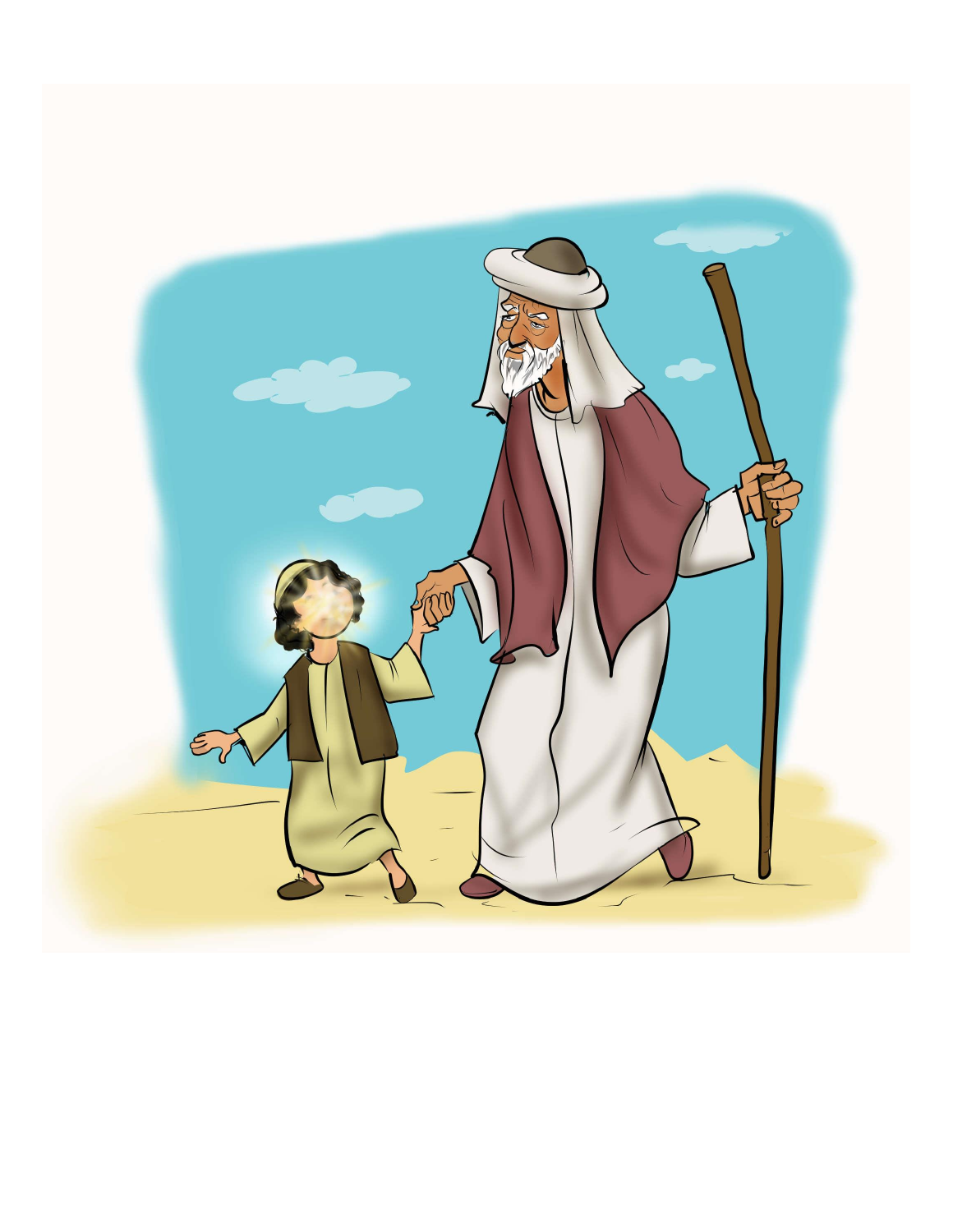It was a wonderful time in Muhammad's life, but his grandfather was quite old, and he died a couple of years later. This time, Muhammad was taken in by his aunt and uncle. They, too, loved Muhammad like their own son. Despite all the sadness in his life, Muhammad continued to thrive. Sometimes, he joined his uncle on the caravan routes, eventually becoming a successful merchant of his own. In fact, Muhammad was widely known as al-Amin {ahl-ah-MEEN}, which means "One Who Is Honest and Truthful."

One day, a rich female merchant, name Khadijah {kah-deejuh}, hired Muhammad to take some of her goods across the desert to Syria. The trip was highly profitable for both of them and, soon after, they decided to marry. Khadijah and Muhammad were extremely happy together. They had four daughters of their own, but they regularly welcomed and befriended relatives and business partners from around the region. They were known for their kind-hearted generosity, and their home was filled with love, which they readily extended to any, and all, visitors.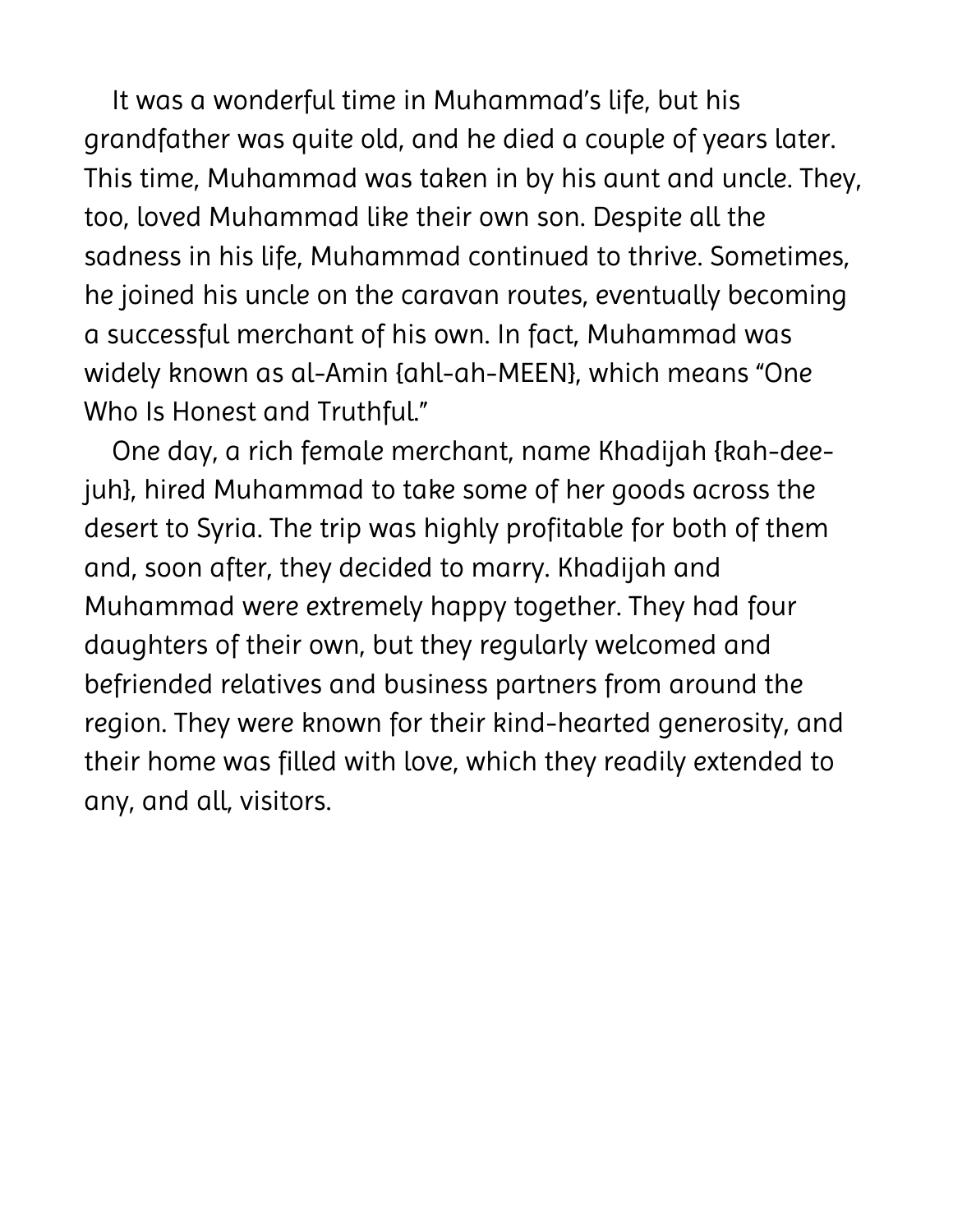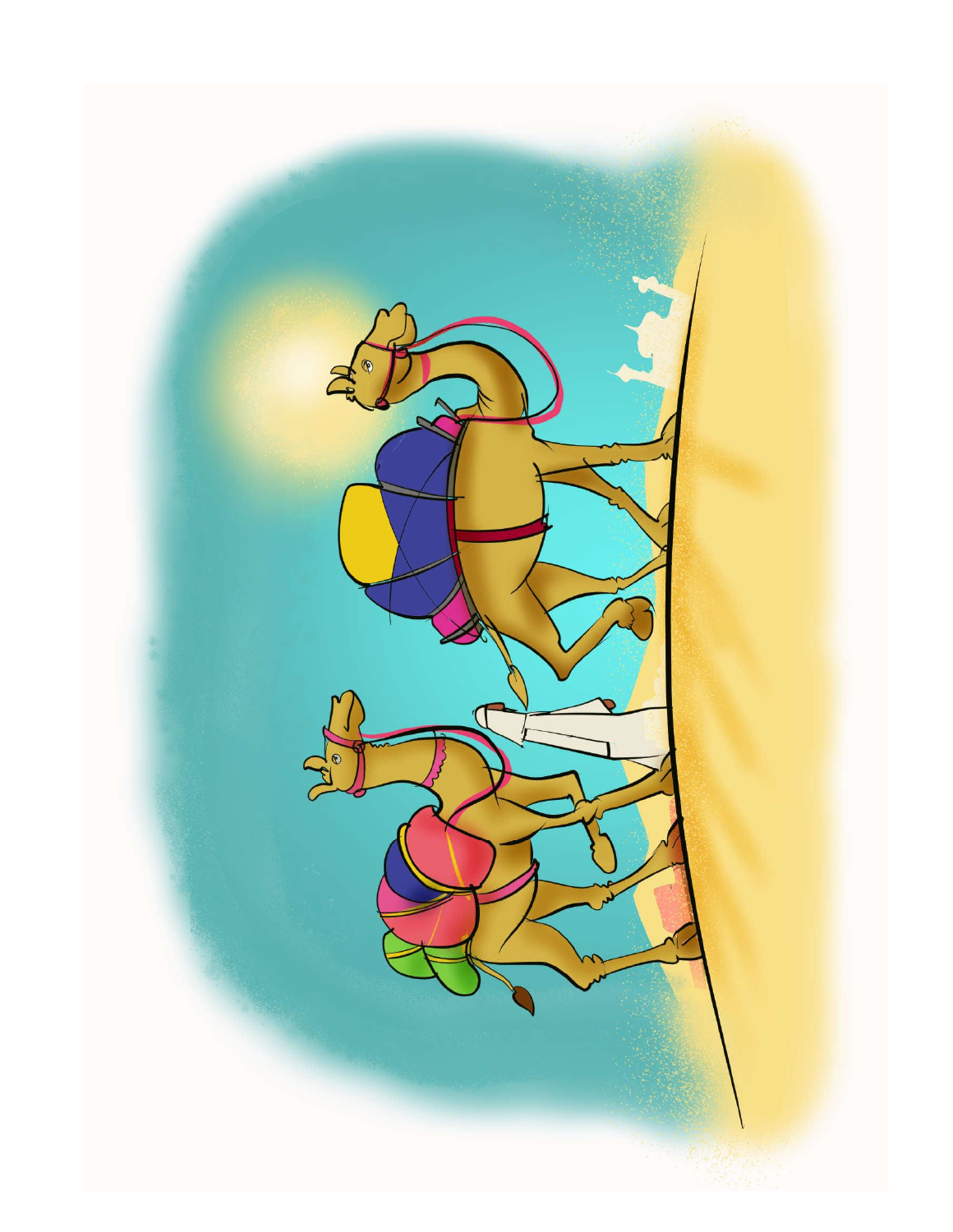Over time, Muhammad's reputation for being honest and truthful helped him become an important leader in the Meccan community, but only a few of his closest family members knew about the visions. At first, the visions came to Muhammad while he was sleeping. But, somehow, they seemed brighter and more powerful than regular dreams. Sometimes, Muhammad would feel the need to go off by himself after one of these visions. In fact, there was a cave, located on the side of a mountain just outside of Mecca, that offered the perfect place for such a retreat. Being removed from the hustle and bustle of Meccan life gave Muhammad the peace and quiet he needed to connect with God and contemplate his spiritual experiences. This went on for a few years, until Muhammad was 40 years old. That's when the truly miraculous event happened.

On this occasion, near the end of the month of Ramadan, an angel of God appeared to Muhammad while he was alone in the cave. The angel wanted Muhammad to recite a message, but Muhammad had no idea what the message was or why he was supposed to say it. Then, the angel held Muhammad in an overpowering embrace and repeated the request. The whole thing was so frightening and confusing that Muhammad ran out of the cave and down the mountainside. But, when he was halfway home, the angel appeared in the heavens above him, filling the sky with light, and said, "Oh, Muhammad, you are the messenger of God, and I am the angel, Gabriel."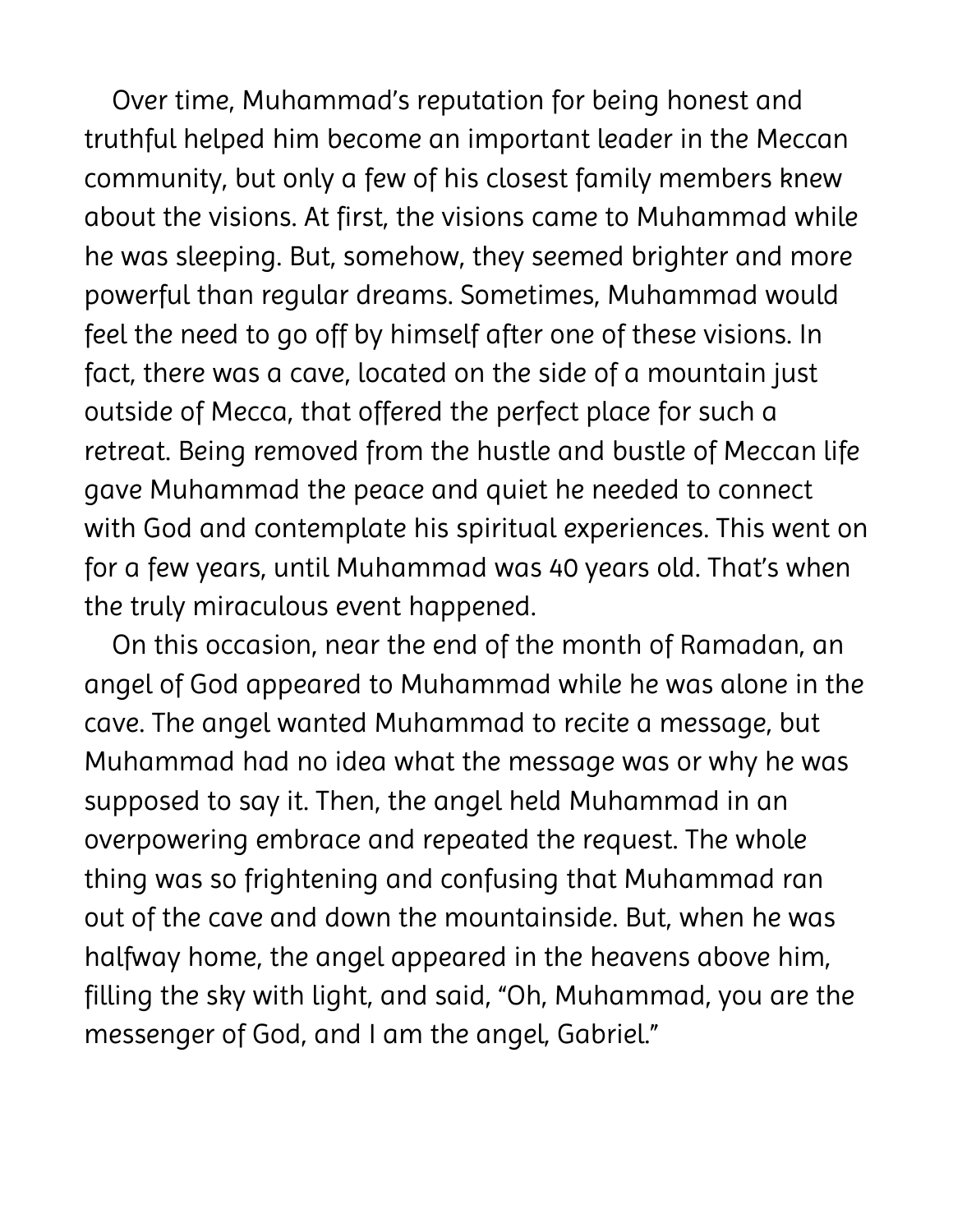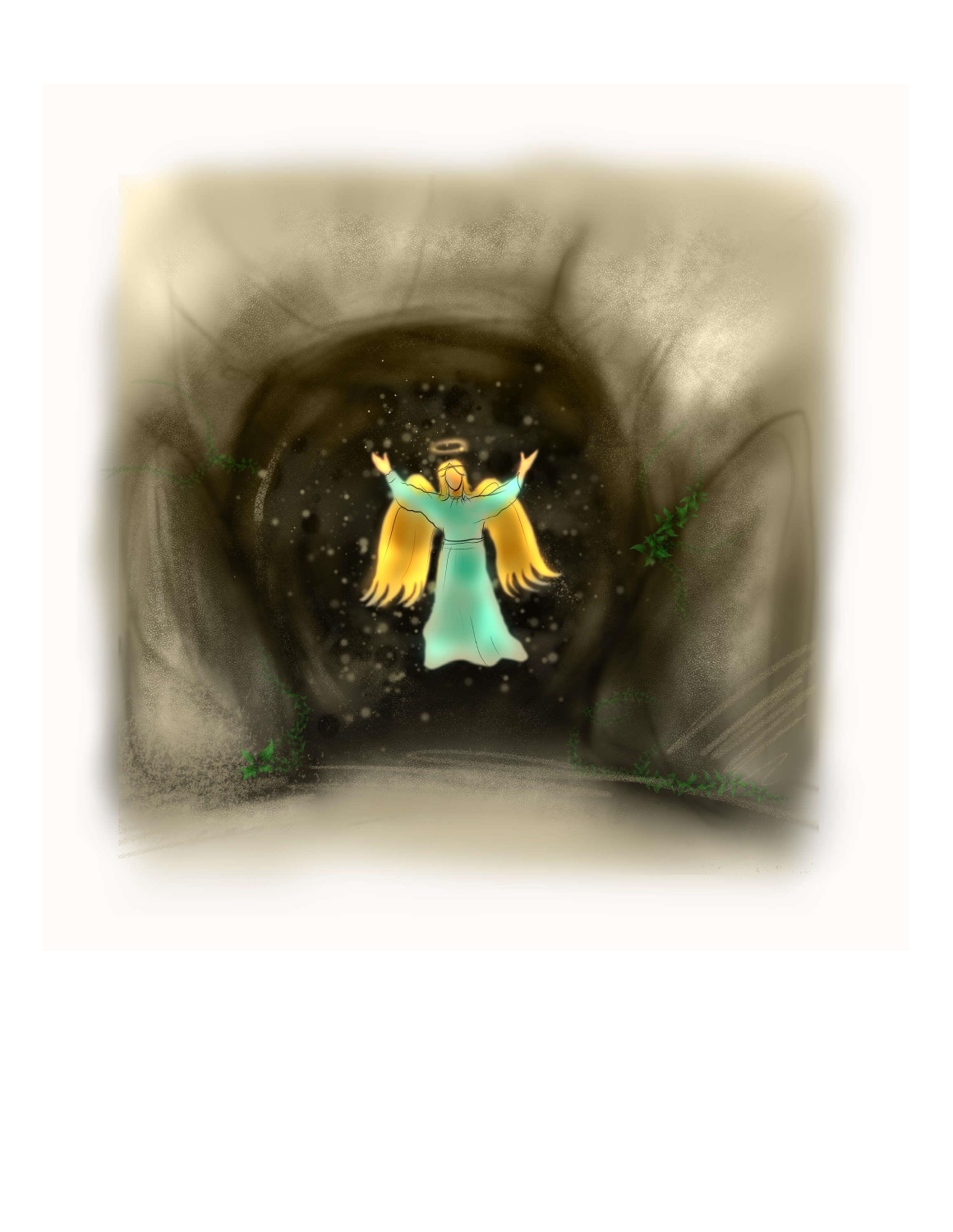And that's how Muhammad's life as a prophet began. The first revelation was followed by a second revelation. And then a third. And then a fourth. Sometimes, they would come quickly, one right after another. Sometimes, there would be breaks in between. Either way, they always left Muhammad feeling as though something intense and amazing had happened. At first, Muhammad told only his wife and his closest friends about the visions. Eventually, however, he began to share Gabriel's teachings with others. Muhammad taught these followers how to pray to God and showed them how to wash before praying. Muhammad also instructed them to greet one another with peace.

More and more Meccans became convinced that Muhammad was God's true messenger. Eventually, Muhammad's work led to the start of a new religion, called Islam. It was a very difficult journey. Many members of Muhammad's tribe actively worked against him. They tried to convince the people of Mecca that Muhammad was scary and evil. They harassed Muhammad, his family members, and his companions. They even offered Muhammad lots of money and power, if only he would stop talking about God!

But nothing worked. Muhammad kept talking about God. People kept listening. And when the harassment intensified, Muhammad made the difficult decision to leave his hometown of Mecca. He, his family, and his followers moved to Yathrib, the beautiful town Muhammad had visited with his mother when he was just a boy. There, he formed the first Islamic community and encouraged everyone to live in harmony with one another. Every year, during Ramadan, they would fast, eating and drinking nothing, to honor and remember Muhammad's first revelations – the ones in the cave that happened during the month of Ramadan.

Many things have changed since that time but, hundreds of years later, those who follow the religion of Islam still honor the month of Ramadan. They fast; pray five times a day; share with those in need; and listen to the words of God that were shared with the prophet, Muhammad, by the angel Gabriel.